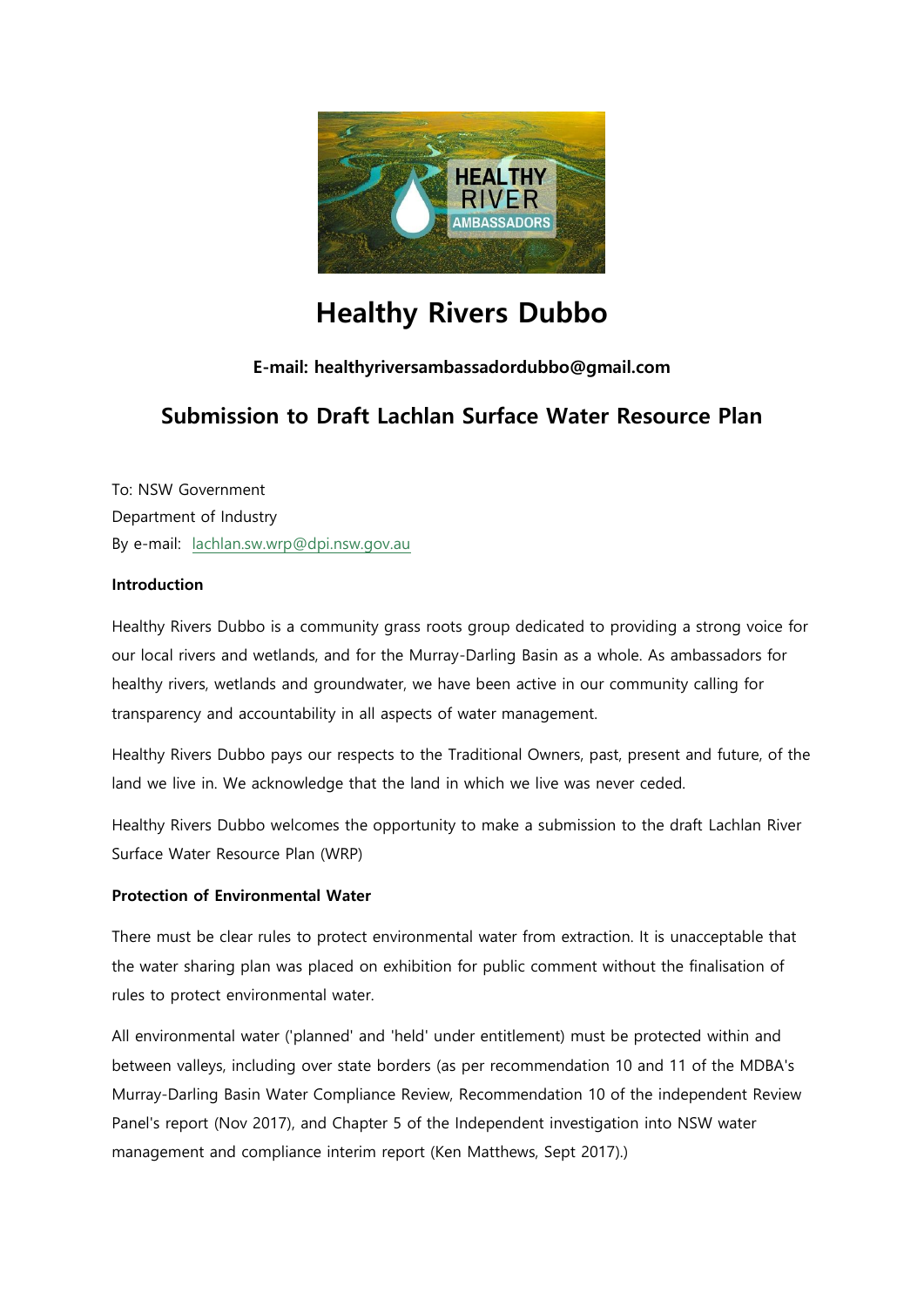Healthy Rivers Dubbo expects clauses be inserted into every WSP that legally protect public environmental water from extraction. All licence conditions must be reviewed and updated so that no loop holes allowing the legal extraction of public water exist.

No net reduction in 'planned' environmental water (as per Basin Plan 10.28 "No net reduction in the protection of planned environmental water") must be allowed in any WSP, however environmental water can be legally extracted under licence. If the environment truly comes first, as per the Water Act 2007 and the Murray-Darling Basin Plan, this must change.

#### **Environment First**

We are concerned that the rules in the draft WSPs for the Lachlan are too weak to protect important environmental assets like Booligal wetlands, near Hay.

The decline in health of the Booligal wetlands since the early 1990's has been dramatic. 10 large dams and 323 weirs in the system mean that there has been a 50% decrease in flow reaching Booligal, and major changes in timing of flows (the seasonality, frequency and duration). 85% of the River Redgums in the Booligal Swamp have died in the past 12 years. With 50% less water, the vegetation of the Swamp has lost its resilience to drought. Source: Armstrong, Kingsford & Jenkins (2009).

The government must be willing to compensate irrigators when water shares need to be reallocated to provide water for protecting important environmental assets.

#### **Calculations made without using inflow figures before 2004**

We do not support that decisions on water allocations are made using the worst drought before 2004. Available Water Determinations need to be more conservative to allow for servicing of instream assets through provision of reliable operational baseflow. WaterNSW need to be directed to ensure that there are sufficient amounts of water held in reserve to protect the environmental assets and townships when water sharing plans are suspended.

There is growing concern in towns west of the Great Divide as rivers dry up, dams empty and fish die. We are concerned that we will run out of water if the current extreme drought continues into 2019 winter. Given the reality of man-made climate change, this is an acute possibility, and the thought of what reality awaits us this time next year if the drought continues for winter 2019 is of the highest concern.

# **Wording Change re compliance with extraction limits**

There has been an unannounced change made in the draft unregulated WSP in the clause that relates to compliance to the Long Term Average Annual Extraction Limit (LTAAEL), Part 6, division 1, point 31 (2). We note that the word 'may' now replaces the intention of this clause in the